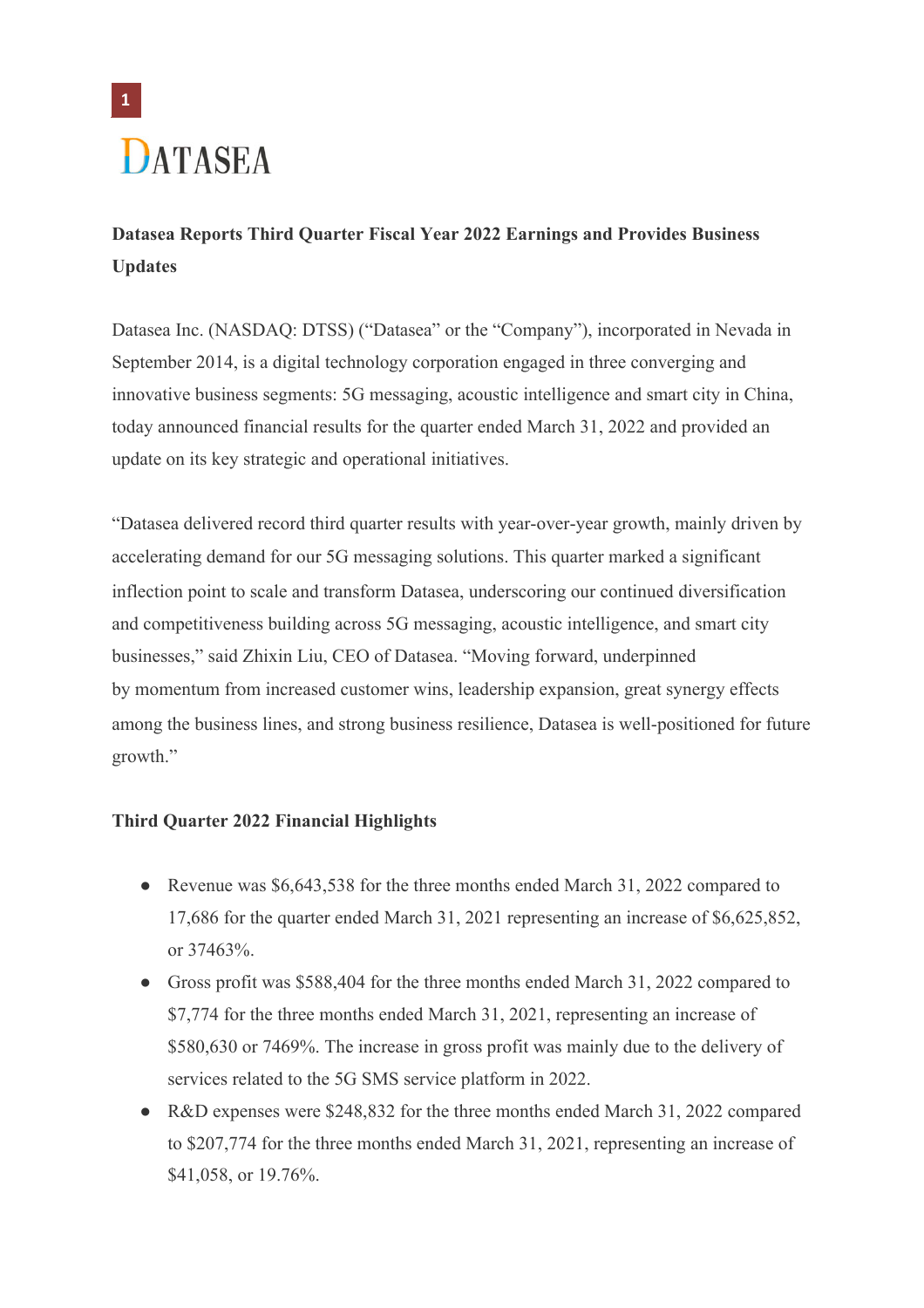- **2**
	- More than \$17.05 million worth of 5G messaging business contracts have been signed.

### **Third Quarter 2022 Business Highlights**

## 5G Messaging

- **Client expansion.** The number of enterprises that engaged with Datasea's 5G message authorization development increased from about 100 to nearly 200 which directly resulted in the Company becoming a leading service provider in China.
- **Marketing and sales expansion.** The Company adopted an integrated sales strategy to boost sales to better promote business development and meet with the demand of customers, which includes 1) an expansion of the sales team for direct sales; 2) partner and broker mode; 3) joint marketing mode; 4) the enterprise key customer project cooperation mode.
- **Industry recognition.** Shuhai Zhangxun, a company indirectly contractually controlled by Datasea focusing on the 5G messaging business, was named the "Top 10 Enterprises of 5G Messaging in 2021" by New 5G Messaging (New Media) and 5G New Business Center. In January 2022, Shuhai Zhangxun took the lead in drafting the overall technical requirements for 5G messaging applications in the express delivery industry.

#### Acoustic Intelligence

In this quarter, the Company demonstrated the commercial potential of acoustic intelligence, through direct sales of acoustic intelligence powered disinfection equipment and agreements with different businesses to apply acoustic intelligence in the areas such as automotive systems and smart home appliances.

● **Client expansion.** The Company entered into a three-year collaboration agreement with Guangdong Canbo Electrical Co., Ltd, to apply Datasea's innovative acoustic intelligence-enabled sterilization technology to the disinfection cabinets. The Company worked with Shanghai Zhuifeng Automotive System Co., Ltd to promote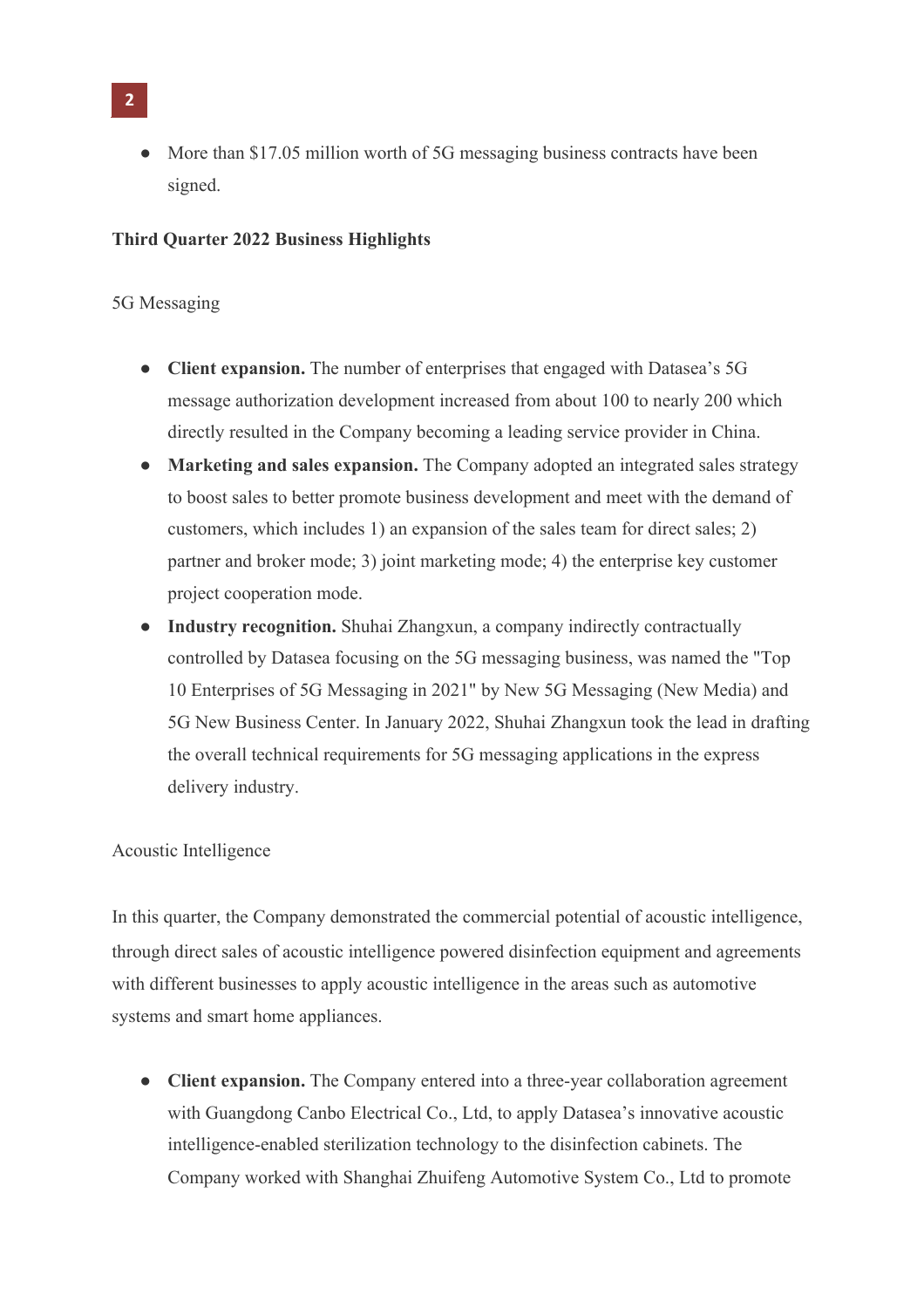the acoustic intelligent module products in vehicle application scenarios. Datasea added Jiangsu Xinrong Network Technology Research Institute Co., Ltd. as a new customer of acoustic intelligence powered disinfection equipment and the total value of the engagement would be RMB 20 million (approximately USD 3.14 million) over the course of the two-year agreement.

- **Marketing and sales expansion.** Datasea worked with Unicorner LLC to expand acoustic intelligence products distribution in the US market.
- **Industry recognition.** In January, Datasea released China's inaugural white paper with co-authors, to uncover detailed facts and compelling analyses of the acousticintelligence technology, commercial applications, and the industry outlook.

## Smart City

- **Client expansion.** The Company was engaged by Jiangsu Xinrong Network Technology Research Institution Co., Ltd to provide 5G messaging smart city solutions, and the value of this engagement would be RMB 500,000 (approximately USD 78,800) per residential community over the course of the two-year agreement.
- **Product update.** The Company recently laid out a series of upgrades, including IoT cloud platform 2.0 and Campus Security Cloud System to meet with the client needs in different scenarios and enhance the system's analysis efficiency and integration capability.

### **Webcast and Conference Call Information**

The Company will host a conference call and webcast to discuss its financial results at 9 a.m. ET (9 p.m. Beijing and Hong Kong Time) on Monday, May 16, 2022.

Dial-in details for the earnings conference call are as follows: Toll Free: 1-877-451-6152 Toll/International: 1-201-389-0879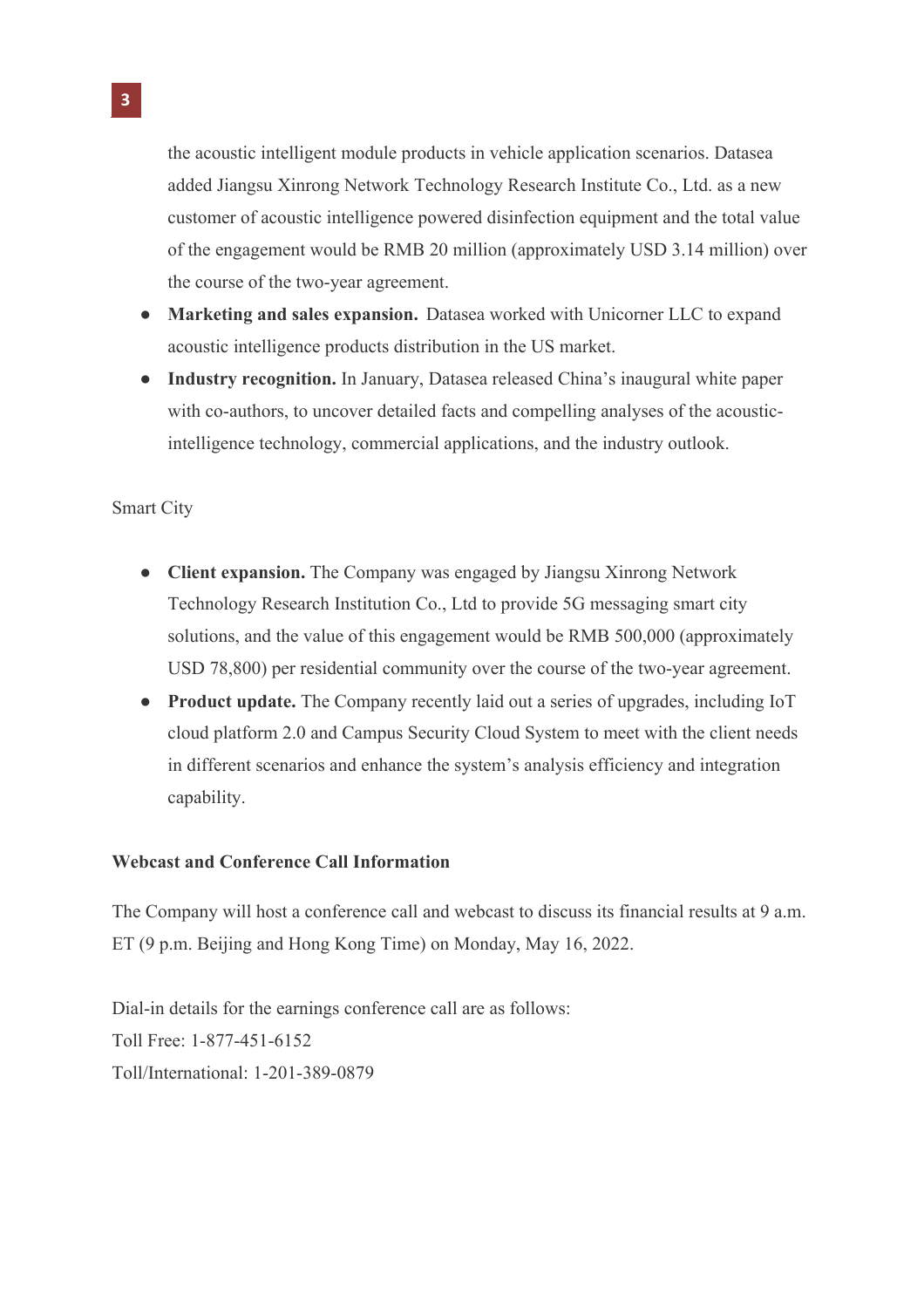Participants should dial-in at least 5 minutes before the scheduled start time. Additionally, a live and archived webcast of the conference call will be available at: https://viavid.webcasts.com/starthere.jsp?ei=1550068&tp\_key=f65ec48b63

A replay of the conference call will be accessible approximately soon after the conclusion of the live, by dialing the following telephone numbers:

Toll Free: 1-844-512-2921 Toll/International: 1-412-317-6671 Replay Pin Number: 13730116 Replay Start: Monday May 16, 2022, 12:00 PM ET Replay Expiry: Monday May 23, 2022, 11:59 PM ET

#### **About Datasea Inc.**

Datasea Inc., through its variable interest entity, Shuhai Information Technology Co., Ltd., a digital technology company in China, engages in three converging and innovative industries: smart city, acoustic intelligence and 5G messaging. Datasea leverages facial recognition technology and other visual intelligence algorithms, combined with cutting-edge acoustic and non-visual intelligence algorithms, to provide smart city solutions that meet the security needs of residential communities, schools and commercial enterprises. Most recently, in response to the growing utilization of 5G technologies and the overall initiative to utilize Datasea's technology capabilities to expand business coverage and revenue resources, Datasea has also strategically expanded business coverage to 5G messaging and smart payment solutions. Datasea has been certified as one of the High-Tech Enterprises (jointly issued by the Beijing Science and Technology Commission, Beijing Finance Bureau, Beijing State Taxation Bureau and Beijing Local Taxation Bureau) and one of the Zhongguancun High Tech Enterprises (issued by the Zhongguancun Science Park Administrative Committee) in recognition of the company's achievement in high technology products. For additional company information, please visit: www.dataseainc.com. Datasea routinely posts important information on its website.

#### **Cautionary Note Regarding Forward-Looking Statements**

**4**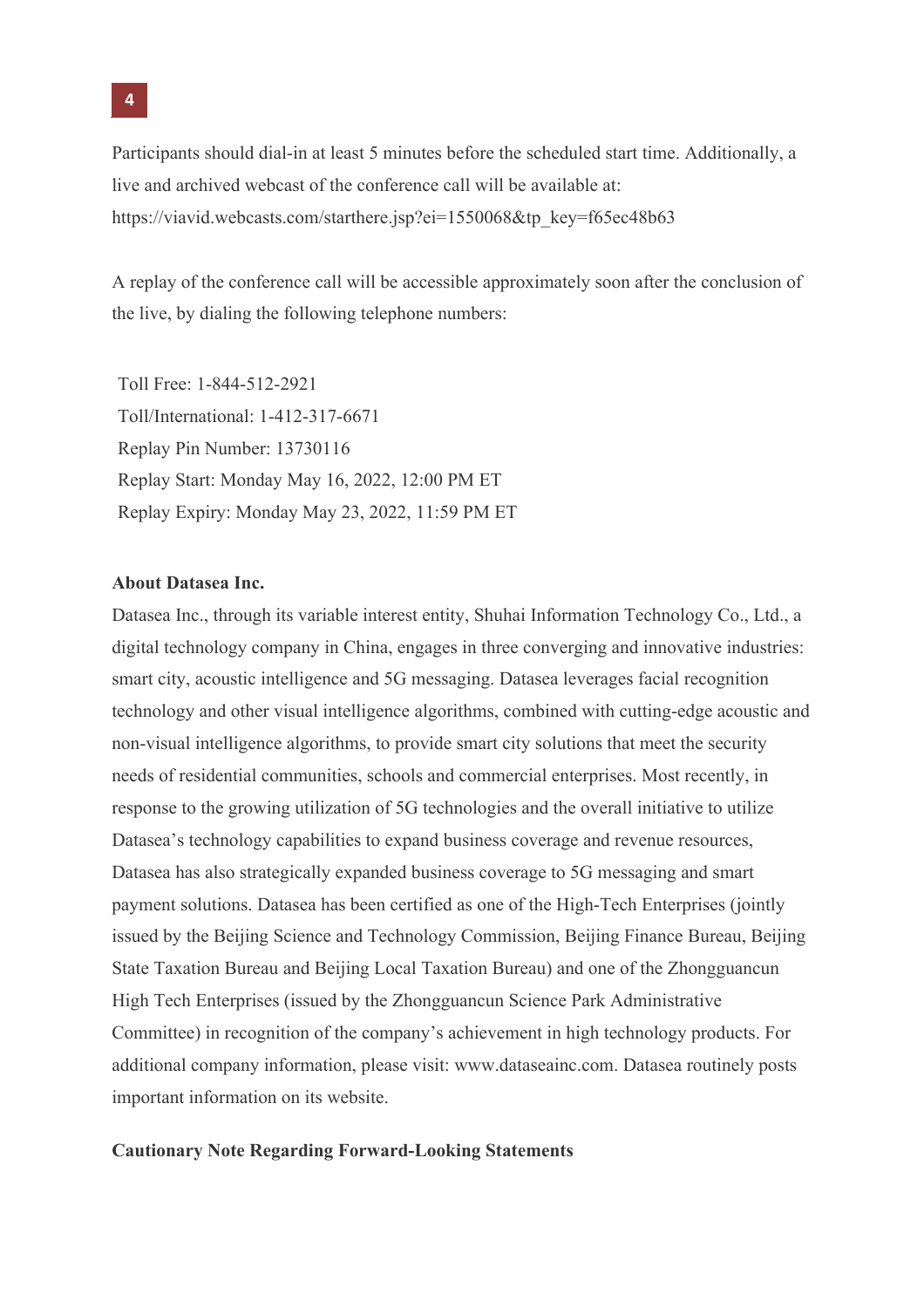This press release contains forward-looking statements within the meaning of Section 21E of the Securities Exchange Act of 1934 and as defined in the U.S. Private Securities Litigation Reform Act of 1995. These forward-looking statements can be identified by terminology such as "will", "expects", "anticipates", "future", "intends", "plans", "believes", "estimates", "target", "going forward", "outlook," "objective" and similar terms. Such statements are based upon management's current expectations and current market and operating conditions, and relate to events that involve known or unknown risks, uncertainties and other factors, all of which are difficult to predict and which are beyond Datasea's control, which may cause Datasea's actual results, performance or achievements (including the RMB/USD value of its anticipated benefit to Datasea as described herein) to differ materially and in an adverse manner from anticipated results contained or implied in the forward-looking statements. Further information regarding these and other risks, uncertainties or factors is included in Datasea's filings with the U.S. Securities and Exchange Commission, which are available at www.sec.gov. Datasea does not undertake any obligation to update any forward-looking statement as a result of new information, future events or otherwise, except as required under law.

#### **Datasea investor and media Contact:**

International Elite Capital Inc. Annabelle Zhang Telephone: +1(646) 866-7989 Email: datasea@iecapitalusa.com

#### **DATASEA INC. CONSOLIDATED STATEMENTS OF OPERATIONS AND COMPREHENSIVE LOSS (UNAUDITED)**

|                                |                                 | <b>NINE MONTHS</b><br><b>ENDED</b><br>MARCH 31, |                                      | <b>THREE MONTHS</b><br><b>ENDED</b><br><b>MARCH 31,</b> |  |
|--------------------------------|---------------------------------|-------------------------------------------------|--------------------------------------|---------------------------------------------------------|--|
|                                | 2022                            | 2021                                            | 2022                                 | 2021                                                    |  |
| Revenues<br>Cost of goods sold | $$16,294,147$ \\$<br>15,395,849 | 66,925                                          | 152,925 \$ 6,643,538 \$<br>6,055,134 | 17,686<br>9,912                                         |  |
| Gross profit                   | 898,298                         | 86,000                                          | 588,404                              | 7,774                                                   |  |

Operating expenses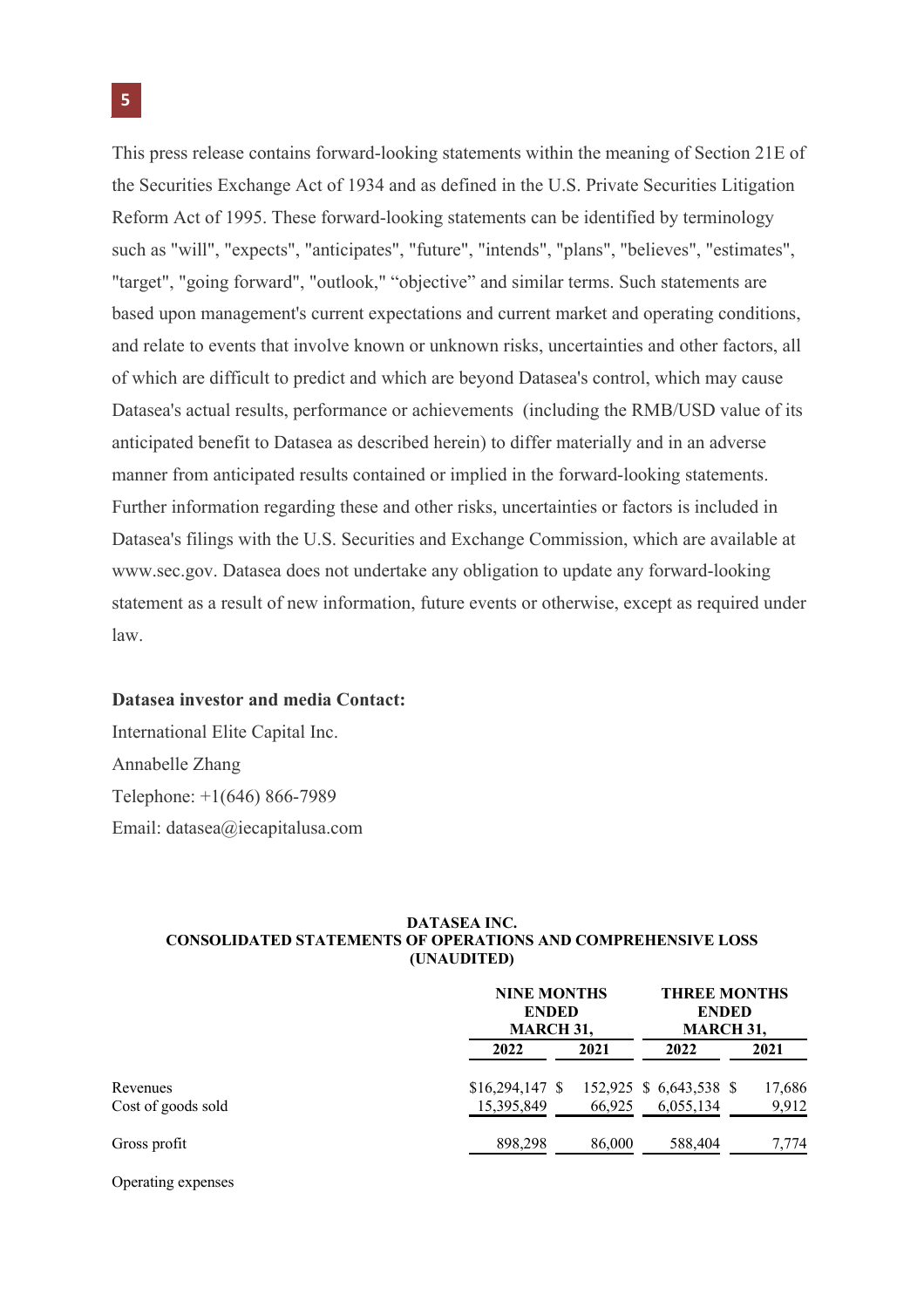| Selling<br>General and administrative<br>Research and development                                                                                                                          | 612,253<br>3,990,789<br>968,403 | 295,252<br>2,377,257<br>537,009 | 225,262<br>1,372,509<br>248,832                         | 121,216<br>945,285<br>207,774 |
|--------------------------------------------------------------------------------------------------------------------------------------------------------------------------------------------|---------------------------------|---------------------------------|---------------------------------------------------------|-------------------------------|
| Total operating expenses                                                                                                                                                                   | 5,571,445                       | 3,209,518                       | 1,846,603                                               | 1,274,275                     |
| Loss from operations                                                                                                                                                                       |                                 |                                 | $(4,673,147)$ $(3,123,518)$ $(1,258,199)$               | (1,266,501)                   |
| Non-operating income (expenses)<br>Other income (expenses)<br>Interest income                                                                                                              | 12,917<br>37,730                | (22,160)<br>1,916               | 7,670<br>4,837                                          | (9,958)<br>112                |
| Total non-operating income (expenses), net                                                                                                                                                 | 50,647                          | (20, 244)                       | 12,507                                                  | (9,846)                       |
| Loss before income tax                                                                                                                                                                     |                                 |                                 | $(4,622,500)$ $(3,143,762)$ $(1,245,692)$ $(1,276,347)$ |                               |
| Income tax                                                                                                                                                                                 |                                 |                                 |                                                         |                               |
| Loss before noncontrolling interest                                                                                                                                                        |                                 |                                 | $(4,622,500)$ $(3,143,762)$ $(1,245,692)$ $(1,276,347)$ |                               |
| Less: (loss) income attributable to noncontrolling<br>interest                                                                                                                             | (226, 561)                      | (93,902)                        | 31,720                                                  | (57, 347)                     |
| Net loss to the Company                                                                                                                                                                    |                                 |                                 | $(4,395,939)$ $(3,049,860)$ $(1,277,412)$ $(1,219,000)$ |                               |
| Other comprehensive item<br>Foreign currency translation gain (loss) attributable to<br>the Company<br>Foreign currency translation gain (loss) attributable to<br>noncontrolling interest | 89,911<br>2,076                 | 105,471<br>(1,582)              | 19,919<br>(218)                                         | (7,072)<br>(192)              |
| Comprehensive loss attributable to the Company                                                                                                                                             |                                 |                                 | \$(4,306,028) \$(2,944,389) \$(1,257,493) \$(1,226,072) |                               |
| Comprehensive loss (income) attributable to<br>noncontrolling interest                                                                                                                     | $(224, 485)$ \$<br>S            | $(95, 484)$ \$                  | 31,502 \$                                               | (57, 539)                     |
| Basic and diluted net loss per share                                                                                                                                                       | $(0.18)$ \$<br>\$               | $(0.14)$ \$                     | $(0.05)$ \$                                             | (0.06)                        |
| Weighted average shares used for computing basic and<br>diluted loss per share                                                                                                             | \$23,837,047 \$21,214,197       |                                 | 24, 244, 130 21, 470, 487                               |                               |

#### **DATASEA INC. CONSOLIDATED BALANCE SHEETS**

| <b>MARCH 31,</b><br>2022<br>(Unaudited) |           | <b>JUNE 30,</b><br>2021 |                |
|-----------------------------------------|-----------|-------------------------|----------------|
|                                         |           |                         |                |
|                                         |           |                         |                |
|                                         |           |                         |                |
| S.                                      |           |                         | 49,676         |
|                                         | 5,521,461 |                         | 1,856          |
|                                         | 247,378   |                         | 194,264        |
|                                         | 66,295    |                         | 171,574        |
|                                         |           |                         | $1,628,750$ \$ |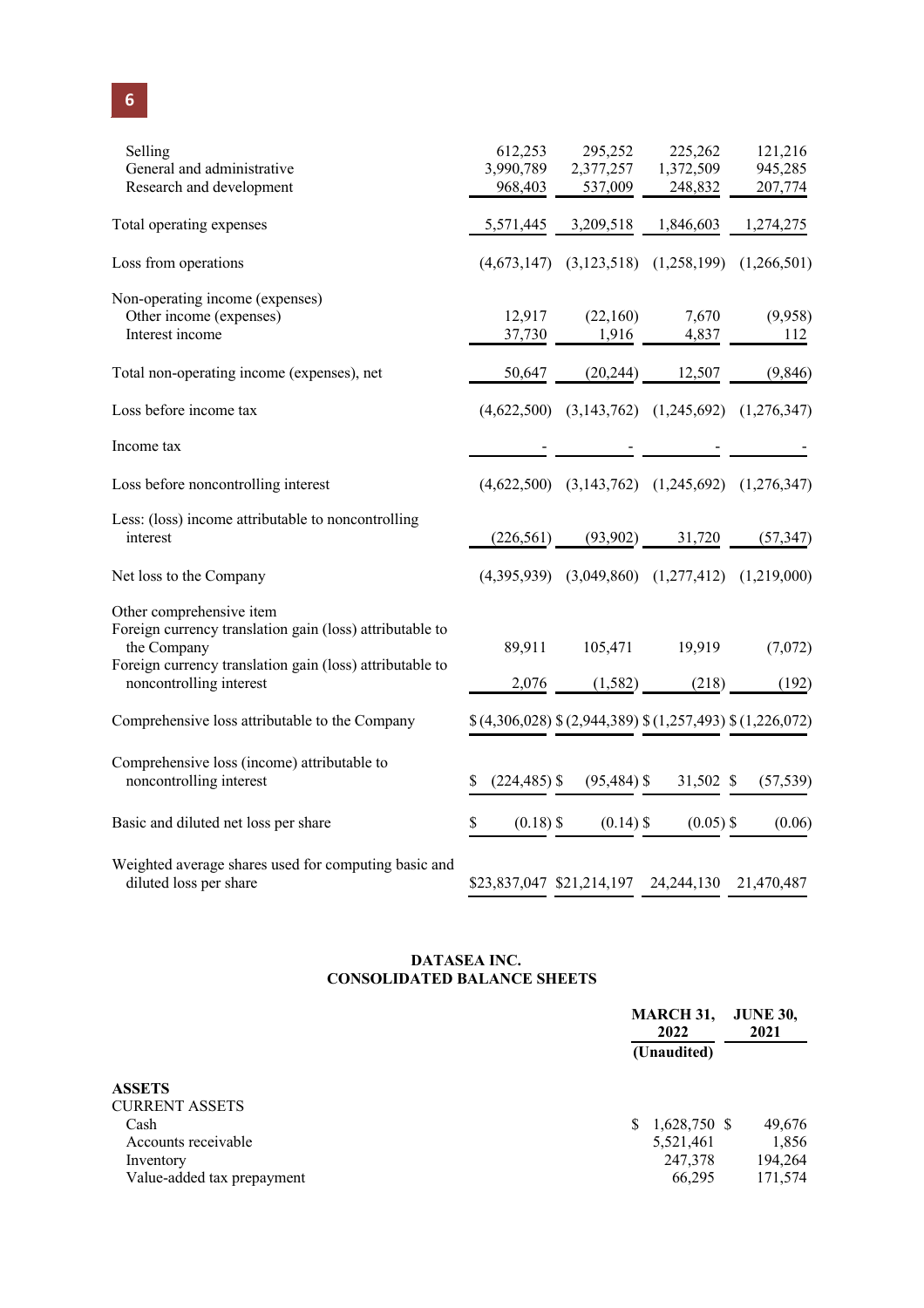| Prepaid expenses and other current assets                                  | 381,658                  | 468,615                       |
|----------------------------------------------------------------------------|--------------------------|-------------------------------|
| Total current assets                                                       | 7,845,542                | 885,985                       |
| NONCURRENT ASSETS                                                          |                          |                               |
| Security deposit for rents                                                 | 281,040                  | 256,987                       |
| Long term investment                                                       | 63,010                   |                               |
| Property and equipment, net                                                | 217,100                  | 309,408                       |
| Intangible assets, net                                                     | 1,263,219                | 1,092,147                     |
| Right-of-use assets, net                                                   | 760,957                  | 1,350,590                     |
| Total noncurrent assets                                                    | 2,585,326                | 3,009,132                     |
| <b>TOTAL ASSETS</b>                                                        | \$10,430,868 \$3,895,117 |                               |
| <b>LIABILITIES AND STOCKHOLDERS' EQUITY</b>                                |                          |                               |
| <b>CURRENT LIABILITIES</b>                                                 |                          |                               |
| Accounts payable                                                           | 4,874,633 \$<br>\$       | 174,718                       |
| Unearned revenue                                                           | 255,280                  | 189,527                       |
| Deferred revenue                                                           | 72,682                   | 46,439                        |
| Accrued expenses and other payables                                        | 494,185                  | 561,674                       |
| Due to related party                                                       | 29,063                   | 69,305                        |
| Loans payable                                                              |                          | 1,486,819                     |
| Operating lease liabilities                                                | 506,699                  | 730,185                       |
| Total current liabilities                                                  | 6,232,542                | 3,258,667                     |
| NONCURRENT LIABILITIES                                                     |                          |                               |
| Operating lease liabilities                                                | 132,257                  | 558,739                       |
| Total noncurrent liabilities                                               | 132,257                  | 558,739                       |
| <b>TOTAL LIABILITIES</b>                                                   | 6,364,799                | 3,817,406                     |
| COMMITMENTS AND CONTINGENCIES                                              |                          |                               |
| STOCKHOLDERS' EQUITY                                                       |                          |                               |
| Common stock, \$0.001 par value, 375,000,000 shares authorized, 24,244,130 |                          |                               |
| and 21,474,138 shares issued and outstanding, respectively                 | 24,244                   | 21,474                        |
| Additional paid-in capital                                                 | 20,602,889               | 12,086,788                    |
| Accumulated comprehensive income                                           | 363,161                  | 273,250                       |
| Accumulated deficit                                                        |                          | $(16,457,797)$ $(12,061,858)$ |
| TOTAL COMPANY STOCKHOLDERS' EQUITY                                         | 4,532,497                | 319,654                       |
| Noncontrolling interest                                                    | (466, 428)               | (241, 943)                    |
| <b>TOTAL EQUITY</b>                                                        | 4,066,069                | 77,711                        |
| <b>TOTAL LIABILITIES AND EQUITY</b>                                        | \$10,430,868 \$3,895,117 |                               |

#### **DATASEA INC. CONSOLIDATED STATEMENTS OF CASH FLOWS (UNAUDITED)**

**NINE MONTHS ENDED MARCH 31**

## **7**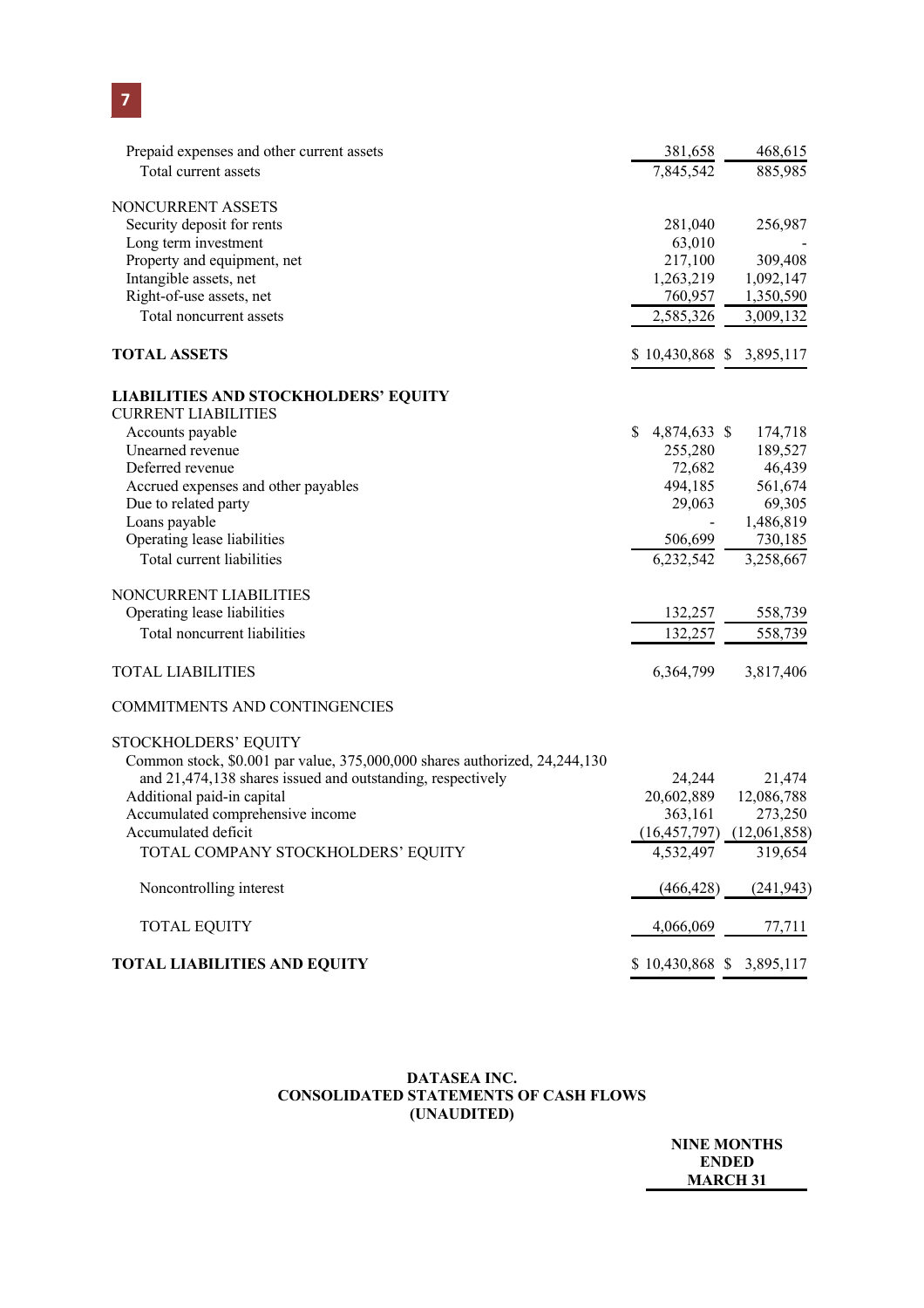|                                                                                     | 2022                        | 2021                        |
|-------------------------------------------------------------------------------------|-----------------------------|-----------------------------|
|                                                                                     |                             |                             |
| Cash flows from operating activities:<br>Loss including noncontrolling interest     |                             |                             |
| Adjustments to reconcile loss including noncontrolling interest to net cash used in | \$(4,622,500) \$(3,143,762) |                             |
| operating activities:                                                               |                             |                             |
| Loss on disposal on fixed assets                                                    | 679                         | 9,619                       |
| Depreciation and amortization                                                       | 412,771                     | 112,350                     |
| Bad debt expense                                                                    | 287,214                     |                             |
| Operating lease expense                                                             | 654,029                     | 588,924                     |
| Stock compensation expense                                                          | 515,250                     | 12,000                      |
| Changes in assets and liabilities:                                                  |                             |                             |
| Accounts receivable                                                                 | (5,469,460)                 | (12,380)                    |
| Inventory                                                                           | (49, 239)                   | (19,278)                    |
| Value-added tax prepayment                                                          | 107,320                     | (75,765)                    |
| Prepaid expenses and other current assets                                           | (262, 428)                  | (130, 638)                  |
| Accounts payable                                                                    | 4,655,575                   | 81,903                      |
| Advance from customers                                                              | 87,041                      | 41,823                      |
| Accrued expenses and other payables                                                 | 179,998                     | 91,615                      |
| Payment on operating lease liabilities                                              | (712, 738)                  | (618, 366)                  |
| Net cash used in operating activities                                               |                             | $(4,216,488)$ $(3,061,955)$ |
| Cash flows from investing activities:                                               |                             |                             |
| Acquisition of property and equipment                                               | (32, 188)                   | (103, 054)                  |
| Acquisition of intangible assets                                                    | (402, 118)                  | (25, 934)                   |
| Long-term investment                                                                | (62, 438)                   |                             |
| Net cash used in investing activities                                               | (496, 744)                  | (128,988)                   |
| <b>Cash flows from financing activities:</b>                                        |                             |                             |
| Due to related parties                                                              | (40,760)                    |                             |
| Payment of loan payable                                                             | (1,499,291)                 | 728,824                     |
| Proceeds from capital contribution from a major shareholder                         | 62,438                      |                             |
| Net proceeds from issuance of common stock                                          | 7,681,796                   | 931,000                     |
| Net cash provided by financing activities                                           | 6,204,183                   | 1,659,824                   |
| Effect of exchange rate changes on cash                                             | 88,123                      | 36,360                      |
| Net increase (decrease) in cash                                                     |                             | 1,579,074 (1,494,759)       |
| Cash, beginning of period                                                           | 49,676                      | 1,665,936                   |
| Cash, end of period                                                                 | $$1,628,750$ \$             | 171,177                     |
| Supplemental disclosures of cash flow information:                                  |                             |                             |
| Cash paid for interest                                                              | \$                          | \$                          |
| Cash paid for income tax                                                            |                             | $\$$                        |
| Supplemental disclosures of non-cash investing and financing activities:            |                             |                             |
| Transfer of prepaid software development expenditure to intangible assets           | \$                          | 50,000 \$ 1,000,000         |
| Right-of-use assets obtained in exchange for new operating lease liabilities        | \$                          | \$1,294,315                 |
| Shares issued for accrued bonus to officers                                         | 259,023 \$<br>\$            |                             |

IMPORTANT NOTICE TO USERS (summary only, please refer to the Form 10-Q for full text of notice); All information is unaudited unless otherwise noted or accompanied by an audit opinion and is subject to the more